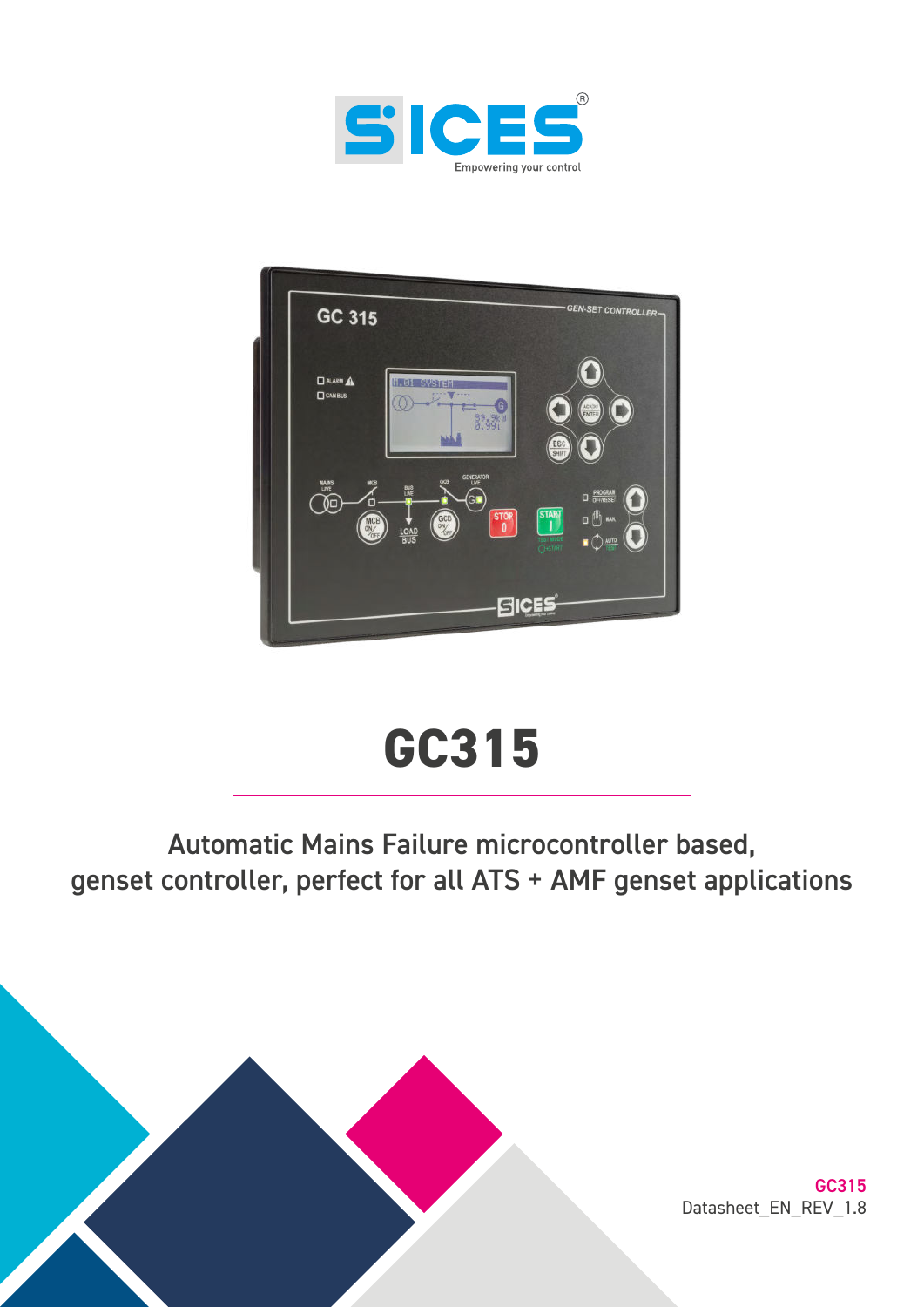

## *DESCRIPTION*

Capable *AMF* and *Autostart genset controller* with 3 phase (RMS) mains voltages and 3 phase (RMS) generator voltages and currents monitoring. Integrated J1939 Canbus interface to electronic engines, and traditional interface for non-electronic engines

*GC315* is suited for managing the most common three-phases generator applications (*Single Prime Mover and Single Stand-by gensets*).

Extensive input and output capability with optional communication interfaces (*Plus* and *Link* 5G ready versions), make this an extremely powerful single genset controller.

*GC315* with its self-adjustable contrast graphic display, and its user-friendly interface, provide you an instant visualization of the measures and alarms coming from the genset.

The adjustable parameters of the controller allow the use of this device for standard and customized tasks, can be directly set with the controller's keyboard, or using the free software tool (*BoardPrg*3), available on SICES' Website.

A version with built in GPRS/GPS tracking (*GC315Link* 5G) is particularly suited for mobile or *rental applications*, where asset tracking and monitoring is required.

*GC315Link* 5G has built in global 5G modem with global 2G fallback capability, which also embeds the GNSS localization system (GPS/GLONASS/BD) to provide a high availability solution that offers industry-leading *accuracy and performance*.

*GC315*, in all versions, is able to measure the mains frequency and compute the mains power, also when the load is connected to the mains itself. It's also able to measure the neutral of mains and generator voltages. Thanks to the separated push buttons, one for the MCB (Mains Circuit Breaker) and one for the GCB (Generator Circuit Breaker), the control of the genset in manual mode becomes easier.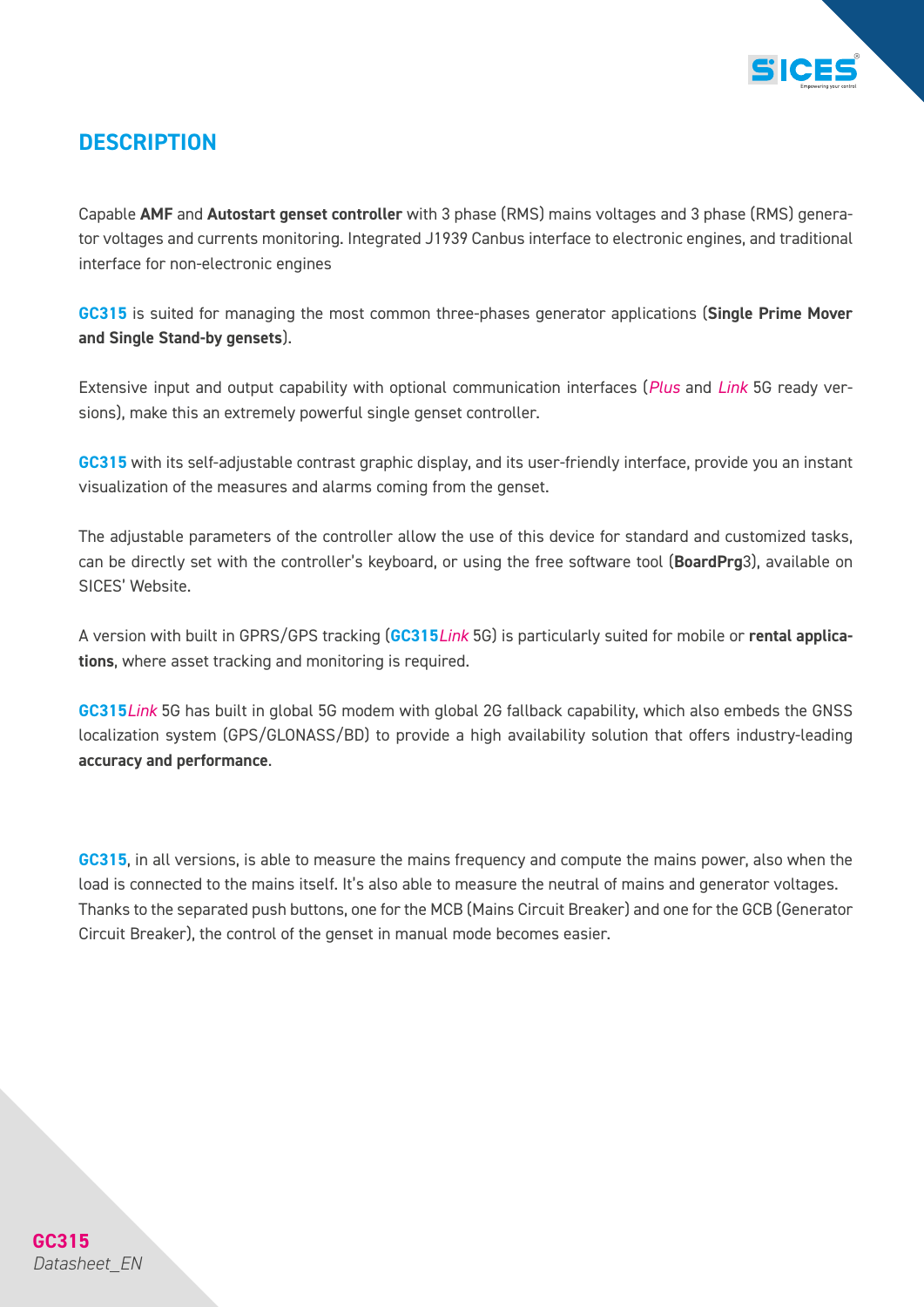

## *INPUTS - OUTPUTS AND AUXILIARY FUNCTIONS*



8+1 Programmable digital Inputs



Event history log and the Calendars and Collection USB port RS232 RS232



RS485 *Plus* and *Link* Versions



5G ready *Link* Versions



16 Calendars and 4 timers

Ethernet connection *Plus* Versions

nnr



8 Digital output 3 Analogue inputs AND/OR Logic control

USB port



*Plus* and *Link* Versions



GPRS/GPS *Link* Versions



TIER4 final STAGE V

## Details:

- N. 8+1 digital Inputs (N.1 for the emergency stop push button).
- N. 3 analogue inputs, if not used, can be used as not insulated digital inputs.
- N.1 input for D+ (if not used in this way, it can be used as digital).
- N. 2 aux. relay (5A) for fuel solenoid + crank.
- N. 4 digital static outputs.
- N. 2 delays (10A) for power changeover management.
- Further virtual Inputs and Outputs are available with AND/OR logics for selectable functions.

## As option:

- N. 32 additional and configurable digital I/O with DITEL module.
- N. 10 additional and configurable analogue inputs for Pt100 (DIGRIN), thermocouples (DITHERM) or 0...10mA - 0...20mA (DIVIT).
- N. 10 additional fixed analogue inputs listed in CANBUS J1939 protocol.
- N. 4 additional and configurable analogue outputs (DANOUT).

**GC315** *Datasheet\_EN*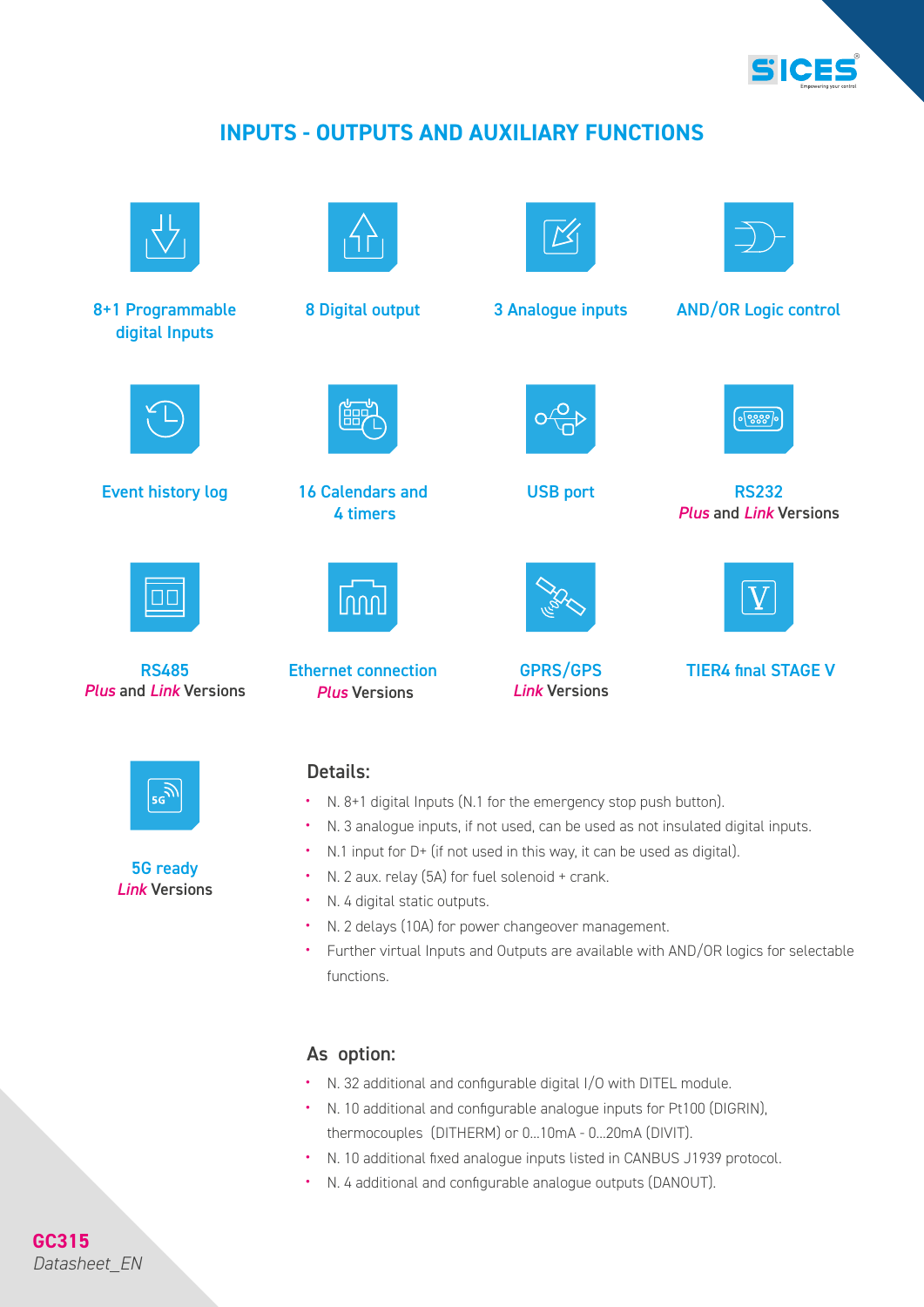

- **MAIN FEATURES** > Remote control systems.
	- > True RMS readings on mains voltages and on generator voltages and currents. Neutral measure included.
	- > Active, reactive and apparent power measurements.
	- > Frequency and power measurement on mains input.
	- > Engine speed measurement by frequency, pick-up or W.
	- > 8 programmable inputs and 8 programmable outputs.
	- > Additional current measurement for neutral or ground fault protection  $(50N + 64)$ .
	- > Graphic display with self or manual adjustable contrast based on the temperature.
	- > Insulated and auto-supplied J1939 and MTU MDEC CAN interface.
	- > USB interface with MODBUS RTU protocol.
	- > RS232 serial port with MODBUS RTU protocol.
	- > RS485 insulated serial port with MODBUS RTU protocol.
	- > Ethernet interface with MODBUS TCP protocol.
	- > GPRS Modem.
	- > Possible connection to the software *SIMONE.*
	- > Real Time Clock with rechargeable battery.
	- > Events and data recording.
	- > Free monitoring tool *SicesSupervisor3.*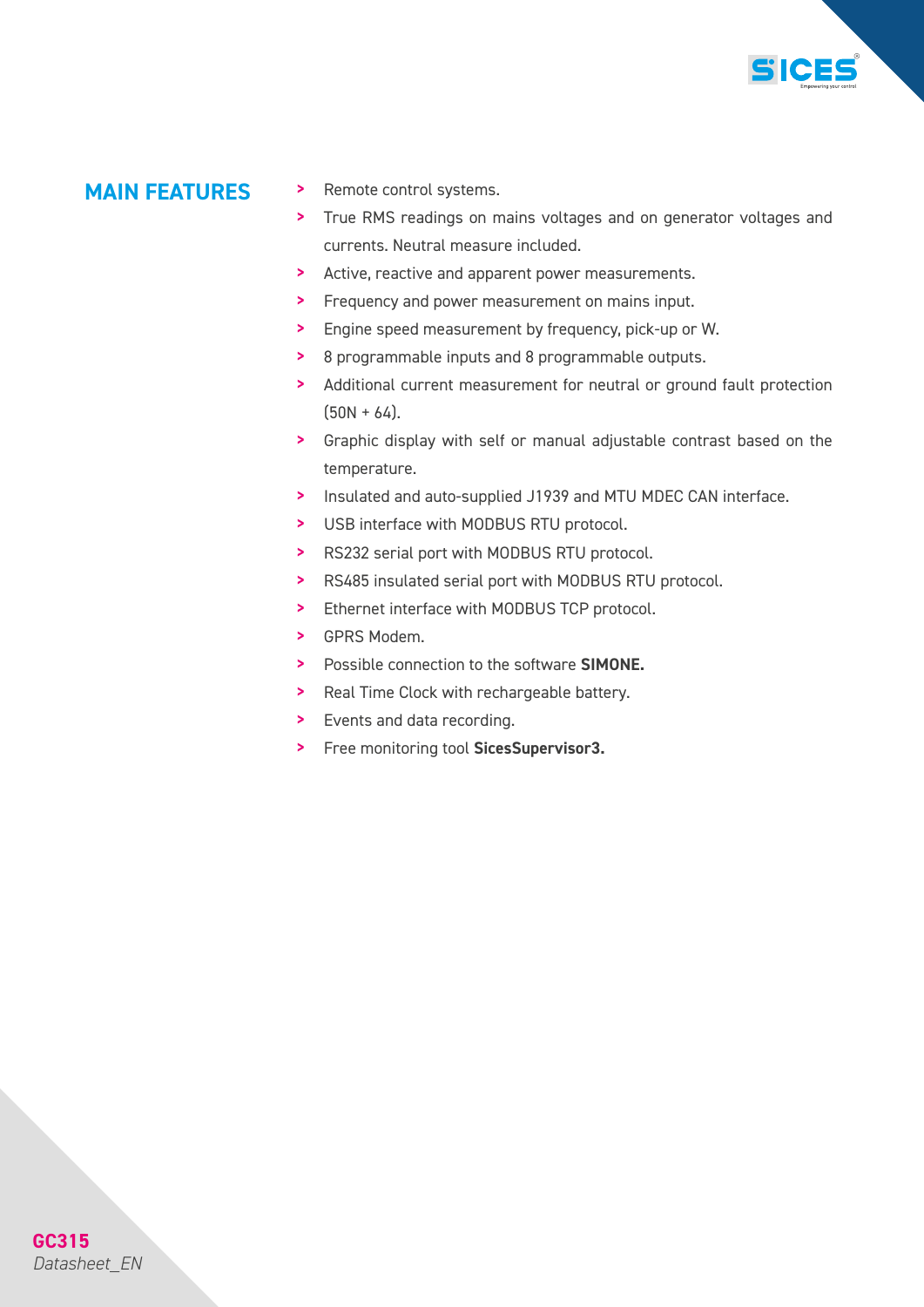## *MEASURES*



| <b>Mains Voltages:</b>                         | L1-N, L2-N, L3-N, L1-L2, L2-L3, L3-L1 True RMS measures. Lx-N max.<br>voltage < 300Vac cat. IV.<br>option 100V available on demand.                                                                                                                                                |
|------------------------------------------------|------------------------------------------------------------------------------------------------------------------------------------------------------------------------------------------------------------------------------------------------------------------------------------|
| <b>Generator voltages:</b>                     | L1-N, L2-N, L3-N, L1-L2, L2-L3, L3-L1 True RMS measures Lx-N max.<br>voltage < 300Vac cat. IV.<br>option 100V available on demand.                                                                                                                                                 |
| <b>Generator currents:</b>                     | L1, L2, L3, N (*) True RMS measures. Rated current: 5Aac Overload mea-<br>surable current: 4 x 5Aac (sinusoidal).<br>(*) Neutral generator current as alternative to differential protection or<br>to be used for mains power measurements from CT (Standard) or Tore<br>(option). |
| <b>Generator and mains</b><br>frequency meter: | Resolution = 0.1 Hz. Accuracy = $\pm$ 50ppm, $\pm$ 35ppm/°C (typical).                                                                                                                                                                                                             |
| <b>Battery voltmeter:</b>                      | Resolution = $0.1V$ .                                                                                                                                                                                                                                                              |
| Oil pressure gauge:                            | VDO 0-10 Bar, VDO 0-5 Bar, Veglia 0-8 Bar (settable curve based on sen-<br>sors available).                                                                                                                                                                                        |
| <b>Water or oil thermometer:</b>               | VDO, Veglia, BERU (settable curve based on sensors available).                                                                                                                                                                                                                     |
| <b>Fuel level:</b>                             | VDO, Veglia (settable curve based on sensors available).                                                                                                                                                                                                                           |
| <b>Engine revolution counter:</b>              | By pick-up. Programmable teeth number. Same Input can be used by W<br>signal.                                                                                                                                                                                                      |
|                                                |                                                                                                                                                                                                                                                                                    |

*for the measure of the alternator battery charger voltage. D+* 

*Power and power factor measures are available as total measure and also for each single phase.*

*Maximum power and currents reached values are logged with date and time.*

*Additional measures available based on the insulated and auto-supplied CAN J1939.*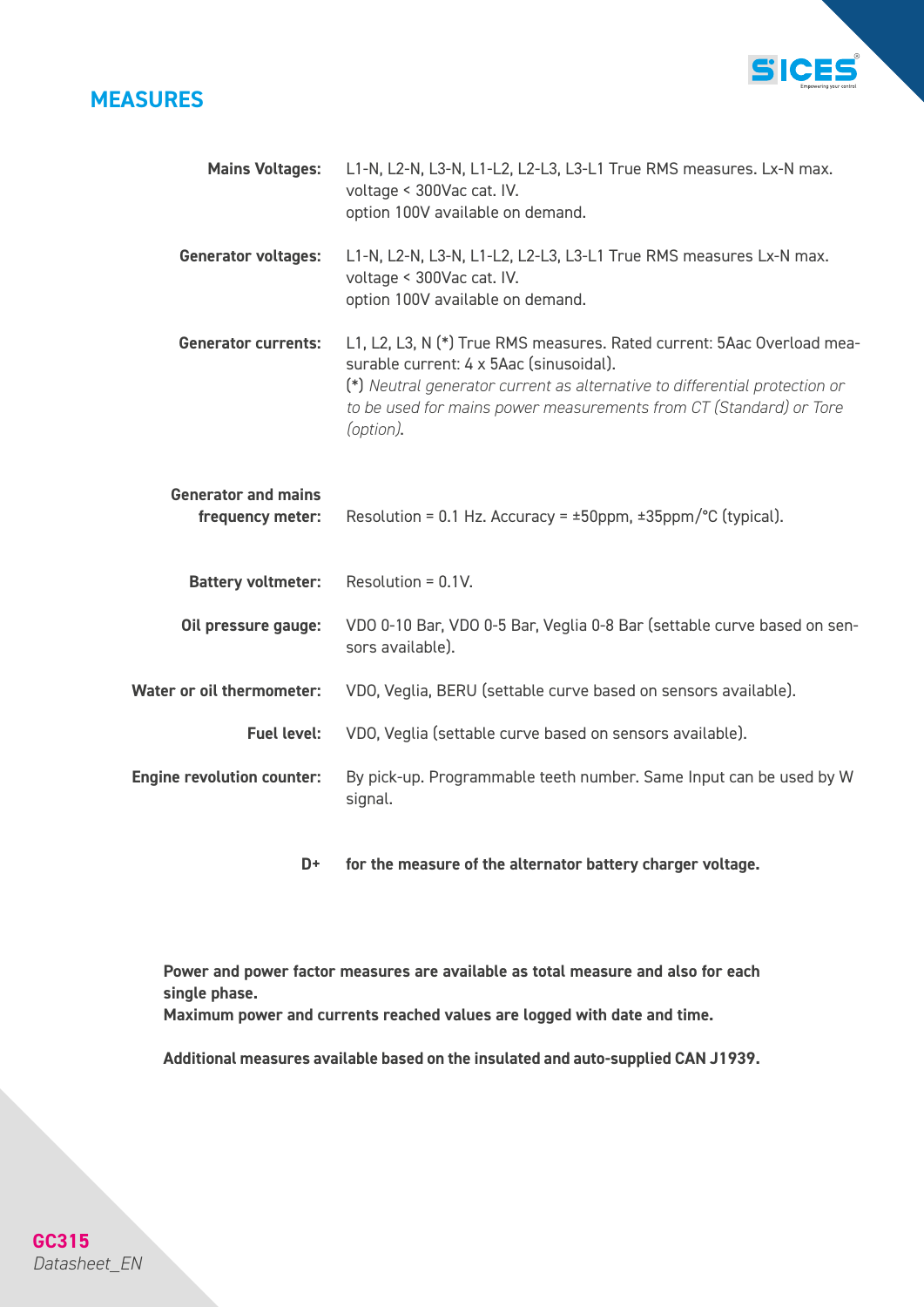



Status · Mains live.

- Generator live.
- Mains contactor closed.
- Generator contactor closed.
- Engine running.
- Engine cooling.

#### *Generator protections*

- Underfrequency (81U).
- Overfrequency (81O).
- Undervoltage (27).
- Overvoltage (59).
- Loss of excitation (Reverse reactive 40).
- Time dependent overcurrent (51).
- Phase overcurrent with voltage restraint/control (51V).
- Instantaneous overcurrent (50, 50V).
- Phase sequence (47).
- Current and voltage unbalance (46/47).
- Differential protection (87N).
- Ground fault protection (50N/64).
- Negative sequence (46-I2).

#### *Engine protections*

### • Fuel reserve.

- Min./max. fuel level.
- Min./max. battery voltage.
- Min./max. oil pressure.
- Min./max. coolant and oil temperature.
- Maximum power (32).
- Closing of mains contactor or gen set contactor failed.
- Engine over crank.
- Over speed from generator frequency or pick-up or W.
- Belt breakage.
- Operating conditions not reached.
- Min./max. auxiliary current.
- Emergency Stop.

*ins protections*

- Min./max. mains voltage (27/59).
	- Min./max. mains frequency (81U/81O).
	- Mains failure.

*A set of high efficiency LEDs are used for signaling the current status of the genset and for the visualization of alarm occurred.*

*By means of textual messages, it is possible to realize the type of the alarm/ shutdown occurred.*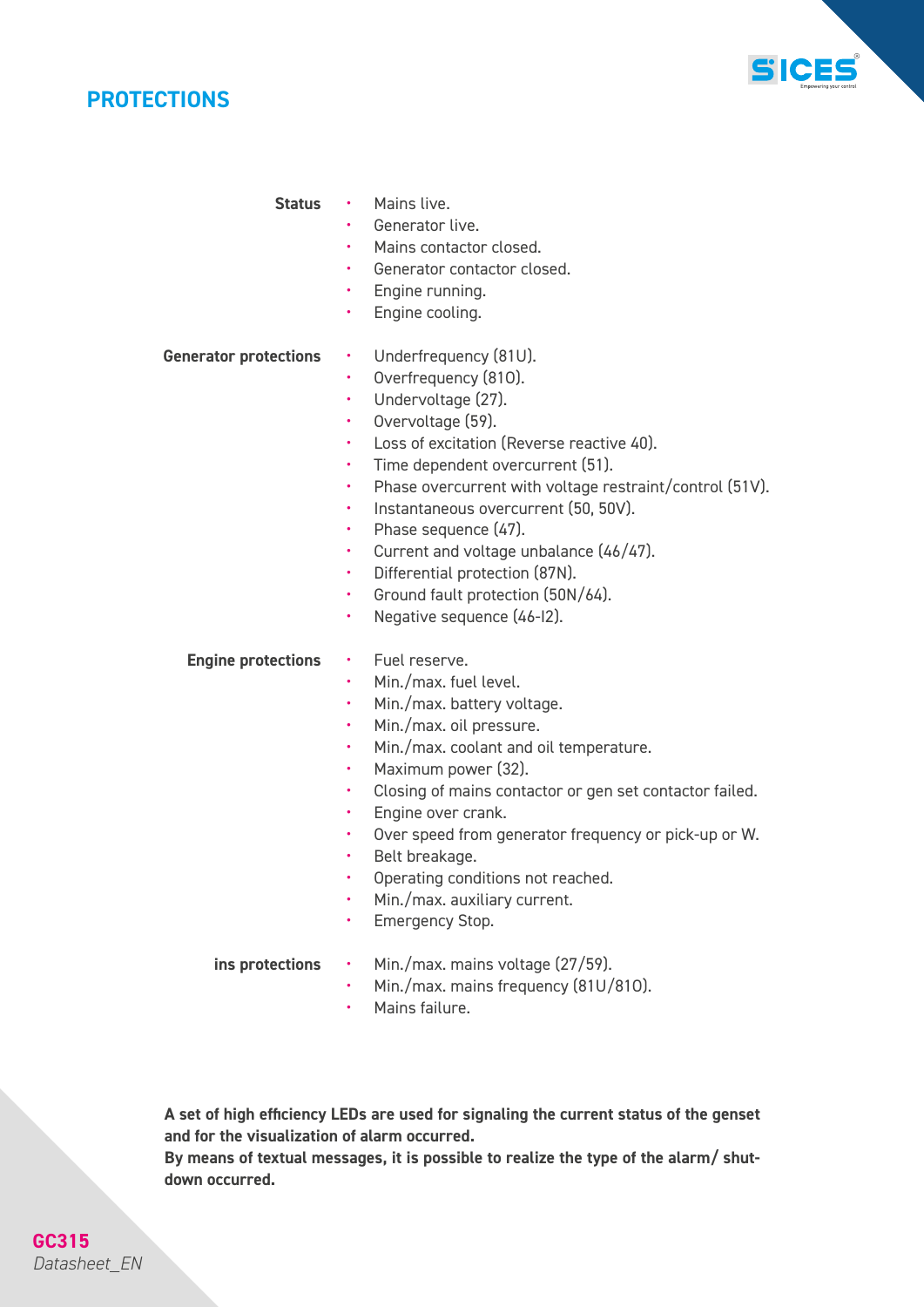

## *EMBEDDED FUNCTIONS*

- > Engine diagnostic codes.
- > Real Time Clock with internal rechargeable lithium battery.
- > Periodical test.
- > Hours counter for the maintenance schedule.
- > Starter counters with delays cranks counters.
- > Daily counter with embedded calendar for the maintenance.
- > Smart weekly and monthly calendar for selecting specific days of the year.
- > Configurable automatic daylight save time.
- > AND/OR logics and configurable TIMERS.
- > Remote start and stop.
- > 126 Events log.
- > Fuel pump management.
- > Pre-glow and coolant heater management.
- > Embedded alarm horn.
- > Possibility of graphic customization with low costs.
- > Programmable via PC or controller's keyboard.
- > Remote firmware update.
- > SMS communication.
- > NTP, DHCP and DNS.
- > N. 1 threshold as load shedding.

## *Multilingual device*

The display languages available are: English, Italian, French, Russian, Spanish and Portuguese/Bra.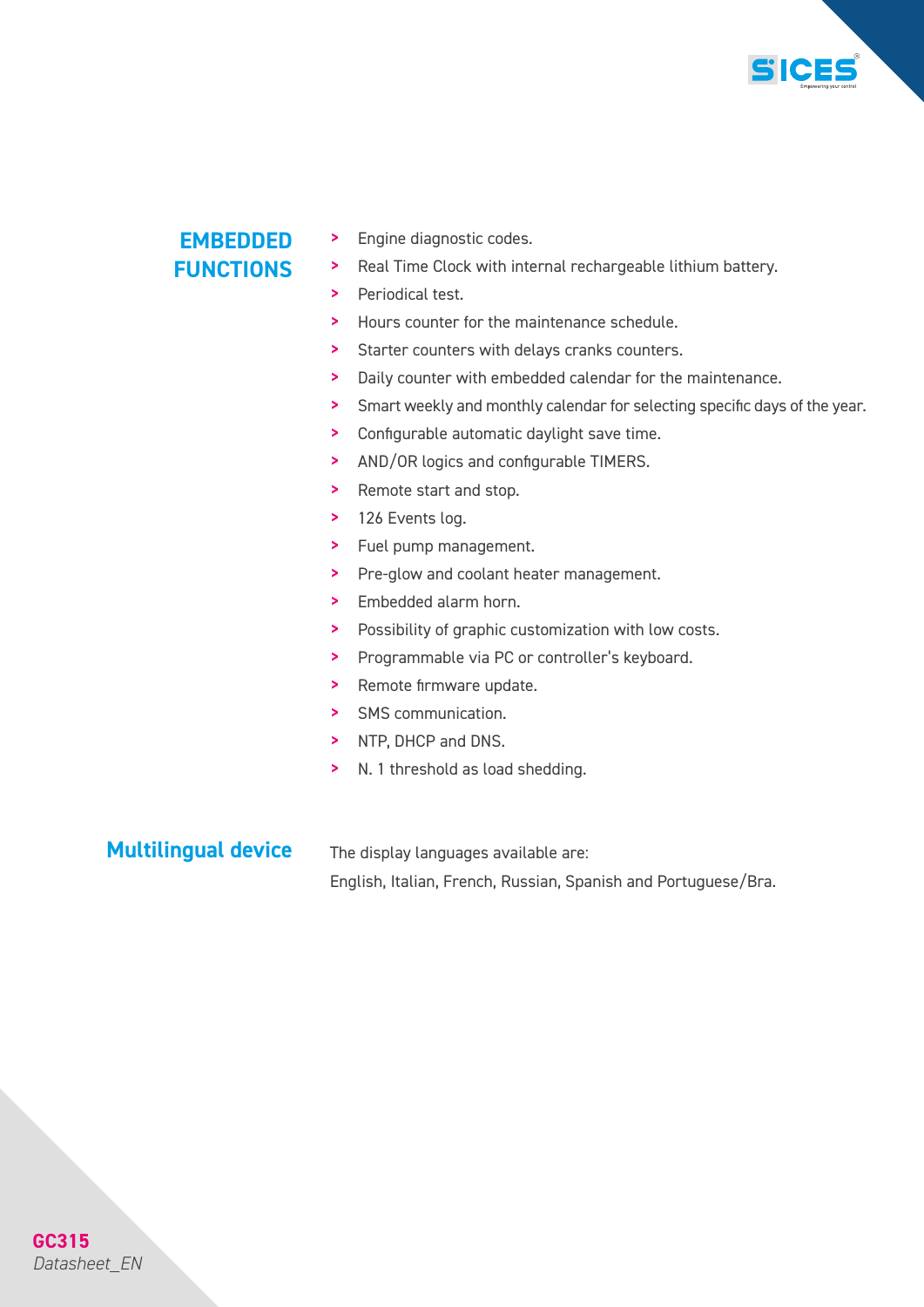## *COMMUNICATIONS*



| GC315      | $\cdot$ N.1 USB port.<br>N.1 Insulated CANBUS J1939 and MTU MDEC Interface.                                                                                                                                                                                                  |
|------------|------------------------------------------------------------------------------------------------------------------------------------------------------------------------------------------------------------------------------------------------------------------------------|
| GC315 Plus | N.1 USB Port.<br>N.1 Serial port RS232 Modbus RTU.<br>N.1 Insulated serial port RS485 Modbus RTU.<br>N.1 RJ45 port as Ethernet interface Modbus TCP.<br>٠<br>N.1 Insulated CANBUS J1939 and MTU MDEC Interface.<br>٠                                                         |
| GC315Link  | N.1 USB port.<br>N.1 Serial port RS232 Modbus RTU.<br>N.1 Insulated serial port RS485 Modbus RTU.<br>N.1 Insulated CANBUS J1939 and MTU MDEC Interface.<br>٠<br>GPRS Modem.<br><b>GPS Antenna.</b><br>Motion sensor, accelerometer and gyroscope.<br>Compliance with CE1588. |

- REWIND GPRS/GSM/GPS Device. *As option*
	- DANCE Ethernet interface.

*GC315Link* and *GC315Plus* provides a direct interface with *SIMONE* software, for a real time monitoring system, without any external devices.

- *TECHNICAL DATA* > Supply voltage: 7…32 Vdc.
	- > Power consumption: typical less than 2W (auto mode, stand-by, AMF active, LCD lamp saving active).
	- > Operating frequency: 50Hz or 60Hz.
	- > Voltage measurement range: 30-520V L-L (50Hz) 35-520V L-L (60Hz).
	- > Operating temperature: -25 °C to +60 °C.
	- > LCD with backlight.
	- > Protection degree: IP65 (gasket included).
	- > Weight: 600gr.
	- > Overall dimension: 244 (W) x 178 (H) x 40 (D) mm.
	- > Panel cut-out: 218(W) x 159(H) mm.
	- > Graphic display dimensions: 70x38 mm 128x64 pixel.
	- > Specific function for French market EJP / EJP-T.
	- > EMC: EN61326-1 compliant.
	- > Safety: built in conformity to EN61010-1.

**GC315** *Datasheet\_EN*